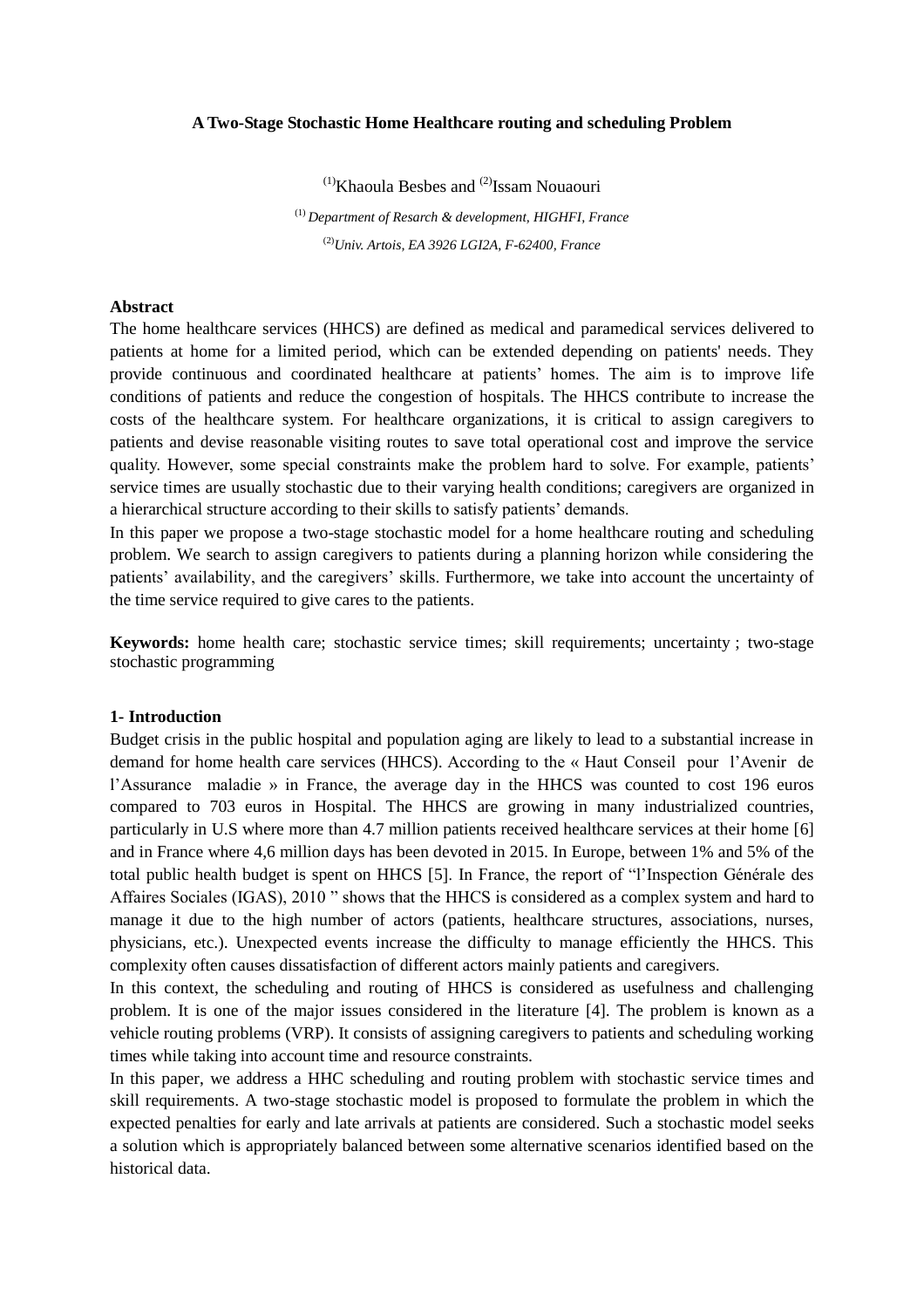### **2- Problem description**

We are given a set of caregivers and a set of patients. Patients are classified into several types according to their required skills. Caregivers are also divided into several levels according to their owned skills to fulfill the requirements.

The problem consists in determining a set of routes with minimum total cost in order to visit all patients and satisfy their skill requirements. Four kinds of cost are considered in it: travel cost, fixed cost, service cost and penalty for early and late arrival costs. From the point of view of companies, travel cost, fixed cost and service cost are indeed paid by them.

However, the penalties for early and late arrivals are to measure how late caregivers arrive at patients which is related to the service satisfaction level of patients.

Moreover, what makes the problem more challenging is that patients' service times, related to their health conditions and to the caregivers' skills, are usually not deterministic. Thus, in the planning of HHC services, we should consider and tackle such source of uncertainty.

## **Objective functions:**

Two objectives are considered. The first objective function can simultaneously minimize companies' cost and maximize the service satisfaction level of patients, and the second objective function maximizes the affinity between patients and caregivers.

## **Model constraints:**

**-** Each patient needs only one visit in one day.

- Each visit of a patient has a minimum level of skill required. To describe skill constraints, we assign different dummy demands and capacities to patients and caregivers, respectively.

- Each visit of a patient has a probabilistic service time depending on a given scenario, and a time window in which the service has to start. In case of unavailability, especially due to the stochastic nature of the time service, we assume that all patients' time windows are soft and can be violated by paying appropriate penalties. The penalty structure associated with soft time windows essentially allows serving a patient at any point of the planning horizon. Therefore, any early or late arrival is permissible at a cost.

- For each caregiver, for each workday, the fixed cost and the service cost per unit time incurred, increase with his level.

- Each caregiver can only visit a given maximum number of patients due to his limited work time.

- After a working time, a break is mandatory. The break duration, as well as the desired time window for the break can be specified in advance.

-All routes start and end within the HHCS center.

# **3- Proposed approach**

A mathematical model is proposed based on two-stage stochastic programming, whose deterministic equivalent is formulated as a mixed integer linear programming (MILP). The first-stage decisions concern the definition of the assignment variables. In this stage we search to minimize the total fixed cost of the caregivers while considering their skills.

The second-stage decisions refer to the precedence variables and the arrival time variables over the periods of the planning horizon, which are directly influenced by the first-stage decisions and the realizations of the uncertain parameters. The randomness and the uncertainty of the model refer to the service time, namely the time required by each caregiver, depending on his skill, to give the different cares to the patient.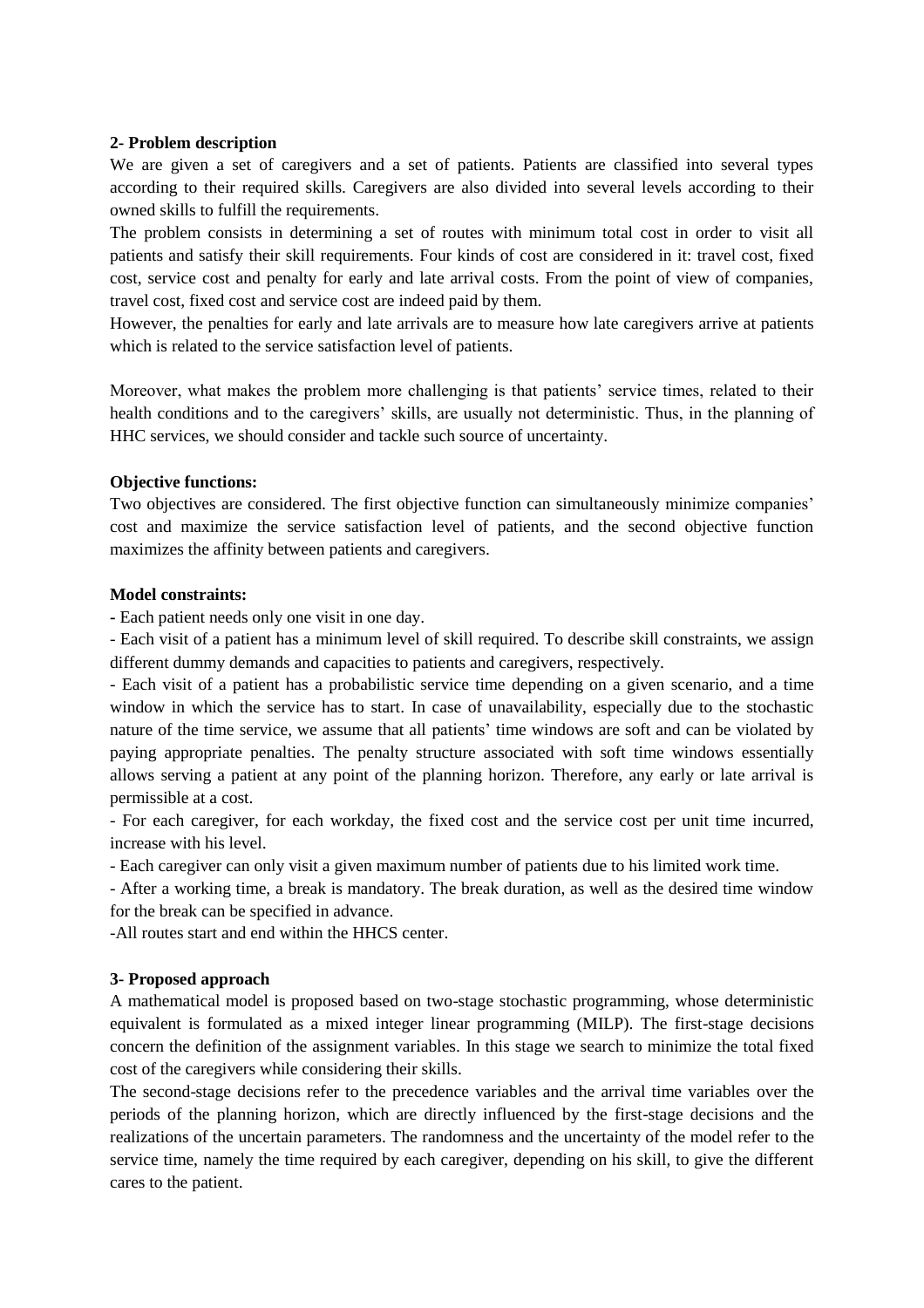The service time is modeled as a random variable that follows a known probability distribution. The probability distributions of the scenarios are expected on the basis of previous experiences or HHC center's historical data.

### **4- A real case study**

To illustrate the application of the Home Health Care assignment problem under uncertainty, we use real data provided by a HHC center in the north of France. The model consists of 51 daily potential patients, and an average of 3 caregivers for each 8 patients.

In the stochastic program, the scenarios of the uncertain parameters are generated from the distribution function derived from the real data. The model is solved by ILOG CPLEX optimization Studio 12.7.

Fifteen scenarios are generated for two-stage stochastic programming and all 15 scenarios are used individually for deterministic model. The stochastic solution is not optimal in general for any of the individual scenarios.

The results and analysis indicate that our two-stage stochastic model is suitable for Home Health Care assignment problem. The computation time of the model is quite consistent within a given problem size, but it can easily increase with the growing problem size. The use of heuristic methods can help to decrease CPU time, which is one of our future research topics.

## **5- Conclusion**

In this paper, we developed a two-stage stochastic model for the assignment problem in Home Health Care. The model involves the most important constraints needed in caregiver planning such as patients' availability, caregivers' skills, caregivers' lunch breaks, a maximum limit on the number of daily visited patients, and so on. Furthermore, we take into account the randomness of the time required to give cares to patients. The proposed method was applied to a real life problem instances.

The results are very encouraging as the model offers the possibility to obtain good quality solutions in very reasonable time.

### **6- References**

[1] Bertels S, Fahle T. A hybrid setup for a hybrid scenario: combining heuristics for the home health care problem. Comput Oper Res 2006;33(10):2866–90.

[2] Braekers K, Hartl RF, Parragh SN, Tricoire F. A bi-objective home care scheduling problem: analyzing the trade-off between costs and client inconvenience. Eur J Oper Res 2016;248(2):428–43.

[3] Errahout A, Kharraja S, Corbier C. Two-stage Stochastic Assignment Problem in the Home Health Care. IFAC-PapersOnLine, 2016 ; 49-12 ; 1152–1157.

[4] Fikar C, Hirsch P. A. Home health care routing and scheduling: A review. Comput Oper Res 2017; 77 ; 86–95.

[5]Genet N, Boerma W, Kroneman M, Hutchinson A, Saltman RB, editors. Home care across Europe—current structure and future challenges. European Observatory on Health Systems and Policies, World Health Organization, Oslo, Norway; 2012.

[6] Harris-Kojetin L, Sengupta M, Park-Lee E, Valverde R. Long-term care services in the United States: 2013 overview. National Center for Health Statistics Vital Health Stat 2013;3:37.

[7] Hiermann G, Prandtstetter M, Rendl A, Puchinger J, Raidl G. Metaheuristics for solving a multimodal home-healthcare scheduling problem. Cent Eur J Oper Res 2015;23(1):89–113.

[8] Trautsamwieser A, Gronalt M, Hirsch P. Securing home health care in times of natural disasters. OR Spectr 2011;33(3):787–813.

[9] Trautsamwieser A, Hirsch P. Optimization of daily scheduling for home health care services. J Appl Oper Res 2011;3(3):124–36.

[10] Shi Y, Boudouh Y, and Grunder O. A Home Health Care Routing Problem with Stochastic Travel and Service Time, IFAC PapersOnLine 2017; 50-1; 13987–13992 .